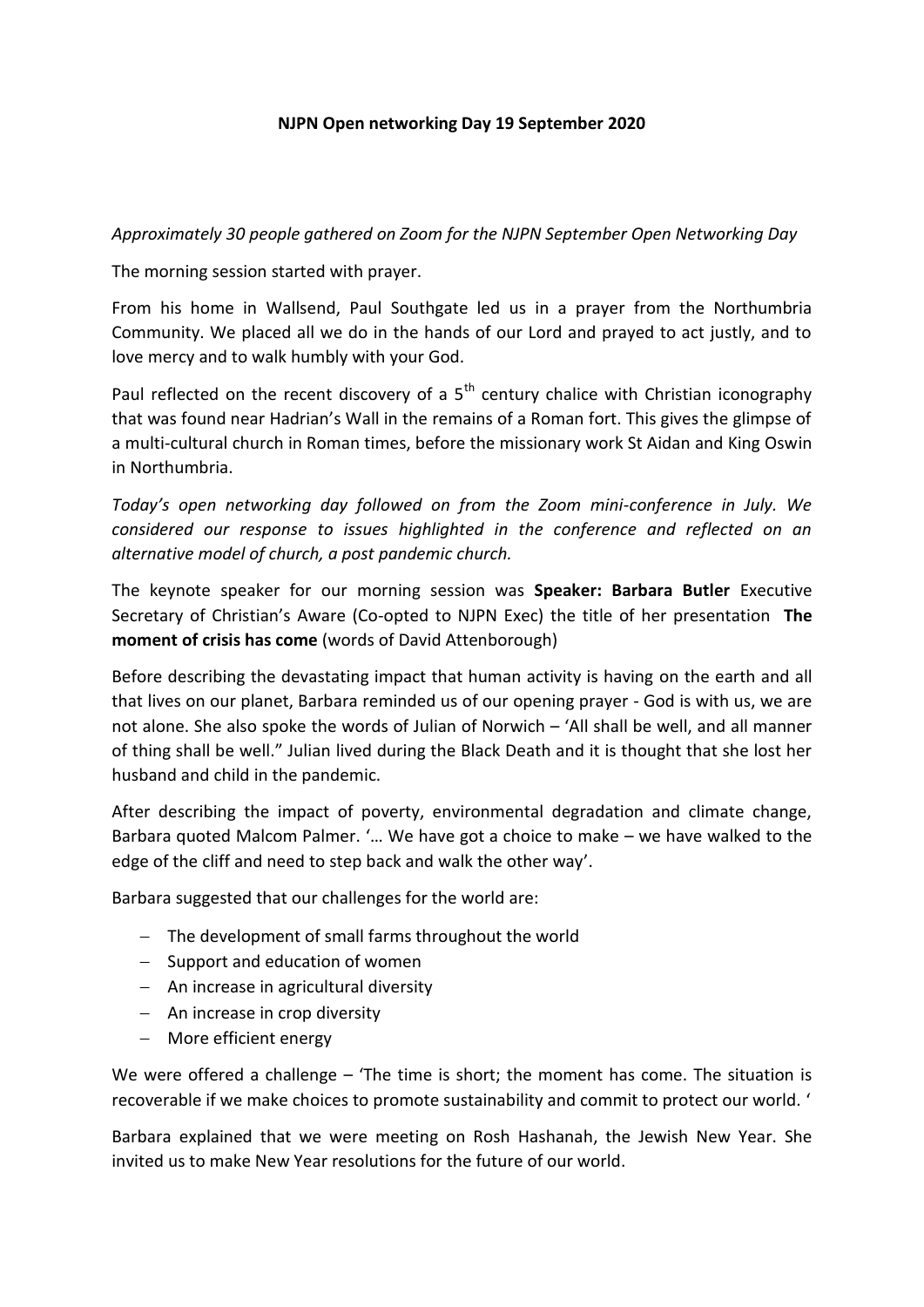## **We then split into break-out groups to discuss pointers suggested by Barbara:**

*Where we are going? What is our future? What will sustain us? What can we do on different levels: Individual, family, church, locally, country, and world?*

#### **Feedback from the breakout groups and questions**

- Some people were depressed and anxious. Others saw signs of hope there is an increased sense of urgency, people are on the cusp of moving in the right direction. Recently church leaders have joined Extinction Rebellion protests and a number of dioceses are looking at their ethical investment policies. There is a worldwide movement to protect the environment.
- We need to be politically active. It is important that we vote and encourage young people to vote. The importance of lobbying MPs was highlighted. There was a discussion of populist politics. People are moved by emotion rather than logic. We need to look at ways that we can communicate our message to challenge populist leaders who appeal to people's emotions.
- $-$  It was suggested that Laudato Si has all the answers  $-$  it is not just about the environment, but social injustice which is a cause of environmental degradation.
- $-$  During the pandemic many people have had the opportunity to re-engage with the glory of God's creation and there is a greater awareness of the beauty of nature and the importance of biodiversity. It was suggested that we could use the Season of Creation to talk about sustainability and show that everything is connected. The Covid-19 lockdown has given many the opportunities to reflect and reorder their lives.
- One group noted the lack of clarity for seeing the future. As Christian's we want to know the will of the Lord, so discernment for the coming year will be crucial. Although we have little control over national decision making, we need to discern how to be a force that challenges what is presented to us.
- Within our parishes we have not been able to gather and develop community. Our church leaders have a major concern to open our churches safely, so we need to ensure that justice and peace issues are not overlooked in our parishes and wider church community.
- A positive way to tackle injustice in the world is to encourage our parishes to support CAFOD in their valuable work. CAFOD works on behalf of the Catholic community to help families around the world who face chronic food shortages, malnutrition and poverty as the result of coronavirus.

# **Resources mentioned by groups.**

- [David Attenborough BBC1 programme about Extinction](https://www.bbc.co.uk/programmes/m000mn4n)
- [The Global Catholic Movement webinars](https://catholicclimatemovement.global/webinars/)
- [Columban podcasts on biodiversity](https://columbans.co.uk/columban-podcasts-on-biodiversity)
- [Operation Noah: Catholic investment for an integral ecology: webinar series](https://operationnoah.org/news-events/catholic-investment-for-an-integral-ecology-webinar-series/)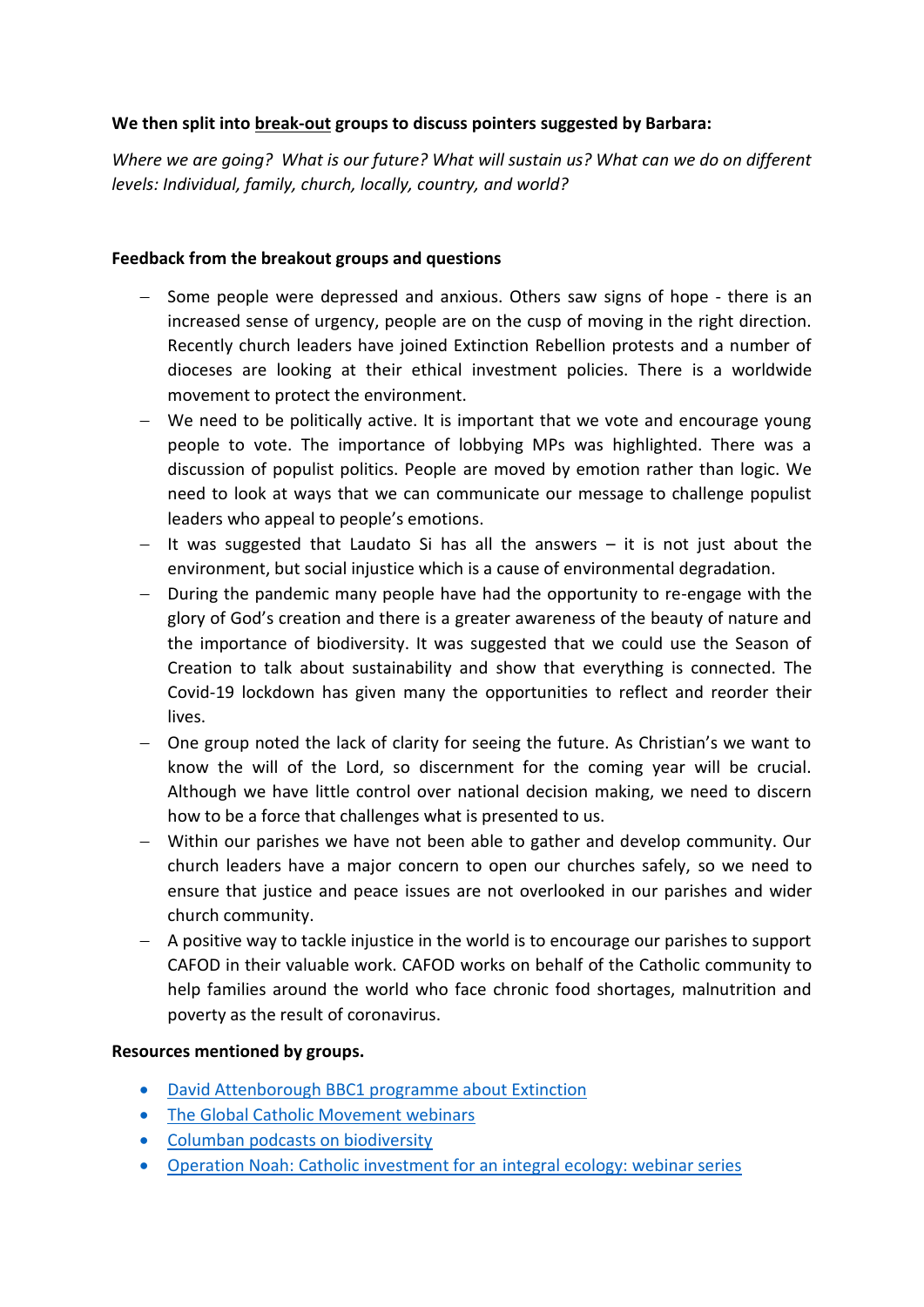## **Noticeboard** – this is summarised in a separate document

The keynote speaker for the afternoon session was **Melvin Lyons,** CARJ Trustee, who spoke about **A Response to Racial Injustice and Inequality**

The CARJ response to racial injustice and inequality is to look at the broad spectrum of continued racial inequality and injustice. Mervin began by explaining the background and history of the current Black Lives Matter movement as an anchor for the talk, rather than to focus on the movement.

- Black Lives Matter (BLM) was formed by human rights activists in 2013 in the USA. It is part of a preceding and broader movement -The Movement for Black Lives. BLM is heavily influenced by the US civil rights movement of 1950s and the National Association for the Advancement of Coloured People (founded in 1909).
- As a human rights movement BLM seeks to reverse anti-black racism to transform black communities that are maligned and marginalised. Inequalities are a powerful force holding back the development of black people.
- Black Lives Matter advocates non-violence, it has open affiliation and seeks to reconcile tensions in urban and rural communities. It is rooted in civil society, a collective voice of truth to power.

We watched a TED talk given by Michael Gibbs of the Movement for Racial Justice and Corrymeela Community. Michael reflected on the disproportionate impact of COVID-19 on black and brown workers. He proposed that the Black Lives Matter movement and the wider social justice movement can work together to promote significant change. 'To be successful the movement for social justice needs to be more than changes in policies and law. The movement needs to be reciprocated changes in the way we interact on a human person to person basis. It must help us to overcome our inherent biases about race and identity'. Michael spoke of principles for the foundation for positive human relationships:

# Essential Steps to True Social Transformation

- 1. Tolerance (open, non‐partisan attitude)
- 2. Patience & Understanding
- 3. Inclusion
- 4. Education (for Sensitivity)
- 5. Activism

#### Few Simple Steps for Making a Difference…

- 1. Learn to recognise and understand your own privilege
- 2. Examine your own biases and consider where they might have originated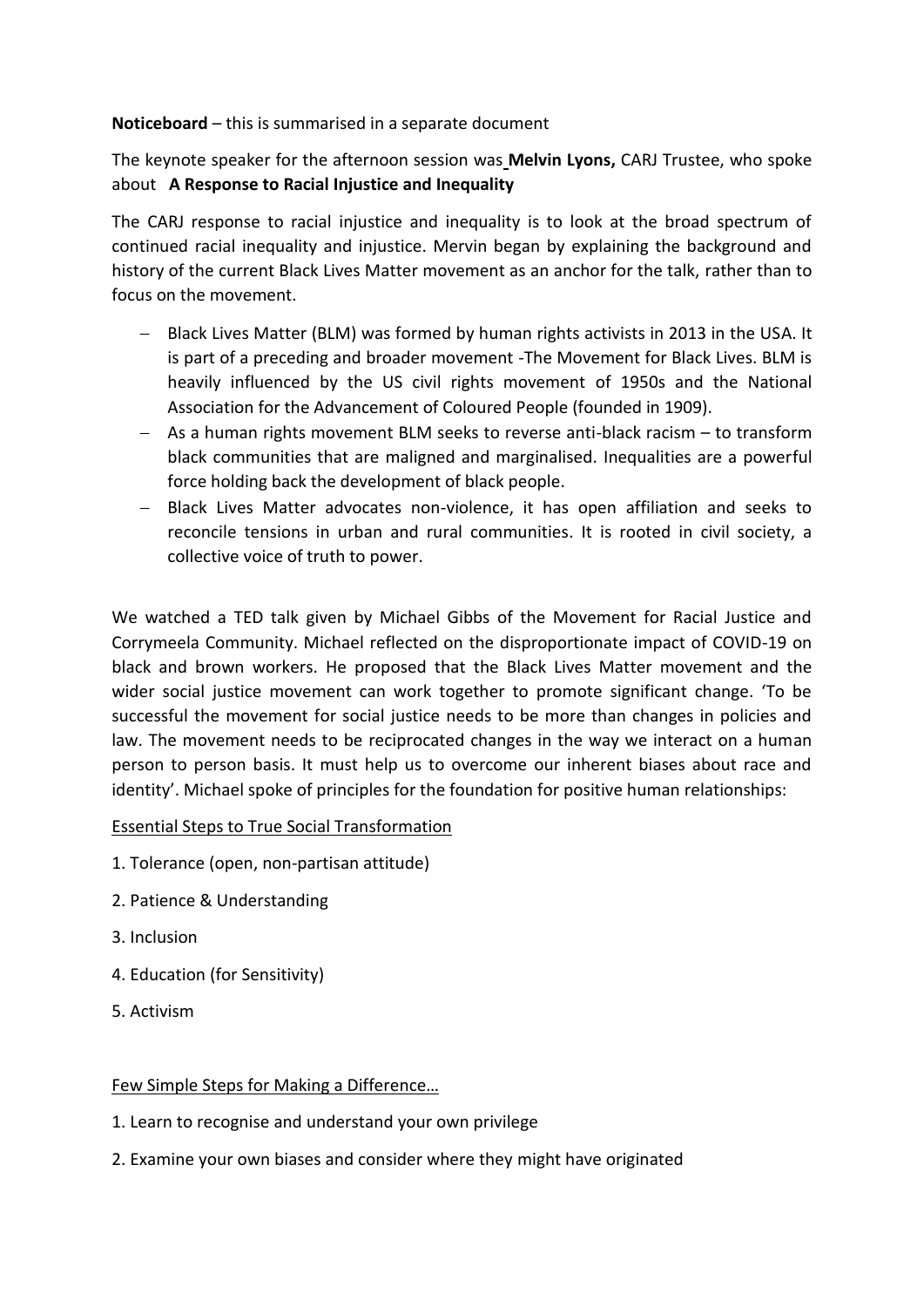- 3. Intervene whenever you witness a racist situation
- 4. Support and celebrate event that celebrate different cultures
- 5. Get involved with culturally diverse organisations

## **We then broke into break-out groups to discuss questions suggested by Melvin:**

- *Without reconciliation it is not possible to achieve peace, but reconciliation is not possible without truth.*
- *Transforming Conflict, Change, Complexity and Confusion.*

## **Feedback from the breakout groups and questions**

- $P$  People have different viewpoints and may disagree about the truth in a particular situation. There is a need for acceptance of another person's truth.
- $-$  For reconciliation it is important to develop relationships and recognise another person's truth.
- $-$  The importance of mediation.
- $-$  Recent events have made people more aware of the way that western countries have become rich as a result of slavery and colonial history. One group commented that this should have been obvious earlier. We have only been taught 'white history' in schools. Some groups discussed white fragility (where a white person feels uncomfortable and defensive when confronted by information about racial inequality and injustice).
- Begin by educating ourselves and having these conversations. Speak openly, truthfully and honestly. Emphasise things we have in common.
- There is a need to have difficult conversations with our families and communities. We should not be afraid to engage in a conciliatory way when we have these conversations.
- More work is needed within our church communities.
- $-$  It was suggested that roll play could help people learn how to confront people who are being racist.
- BLM marchers addressed by Bishop Rose in Canterbury: Bishop Rose addresses the [Canterbury #BlackLivesMatter march 13 June 2020](https://youtu.be/qUBngem8bws)

# **Reflection and closing liturgy – led by Ann Farr of Pax Christi**

Ann led us through a reflection and liturgy for the [World Week for Peace in Palestine and](https://paxchristi.net/2020/09/09/world-week-for-peace-in-palestine-and-israel/)  [Israel,](https://paxchristi.net/2020/09/09/world-week-for-peace-in-palestine-and-israel/) organised by the [World Council of Churches](https://www.oikoumene.org/en/resources/documents/wcc-programmes/public-witness/peace-building-cf/creative-solidarity-in-common-fragility/) (WCC). People of faith all over the world are encouraged to demonstrate the power of prayer with action for peace in Palestine and Israel. His year it takes place from  $13<sup>th</sup>$  to  $21<sup>st</sup>$  September. The theme is "Creative Solidarity in Common Fragility".